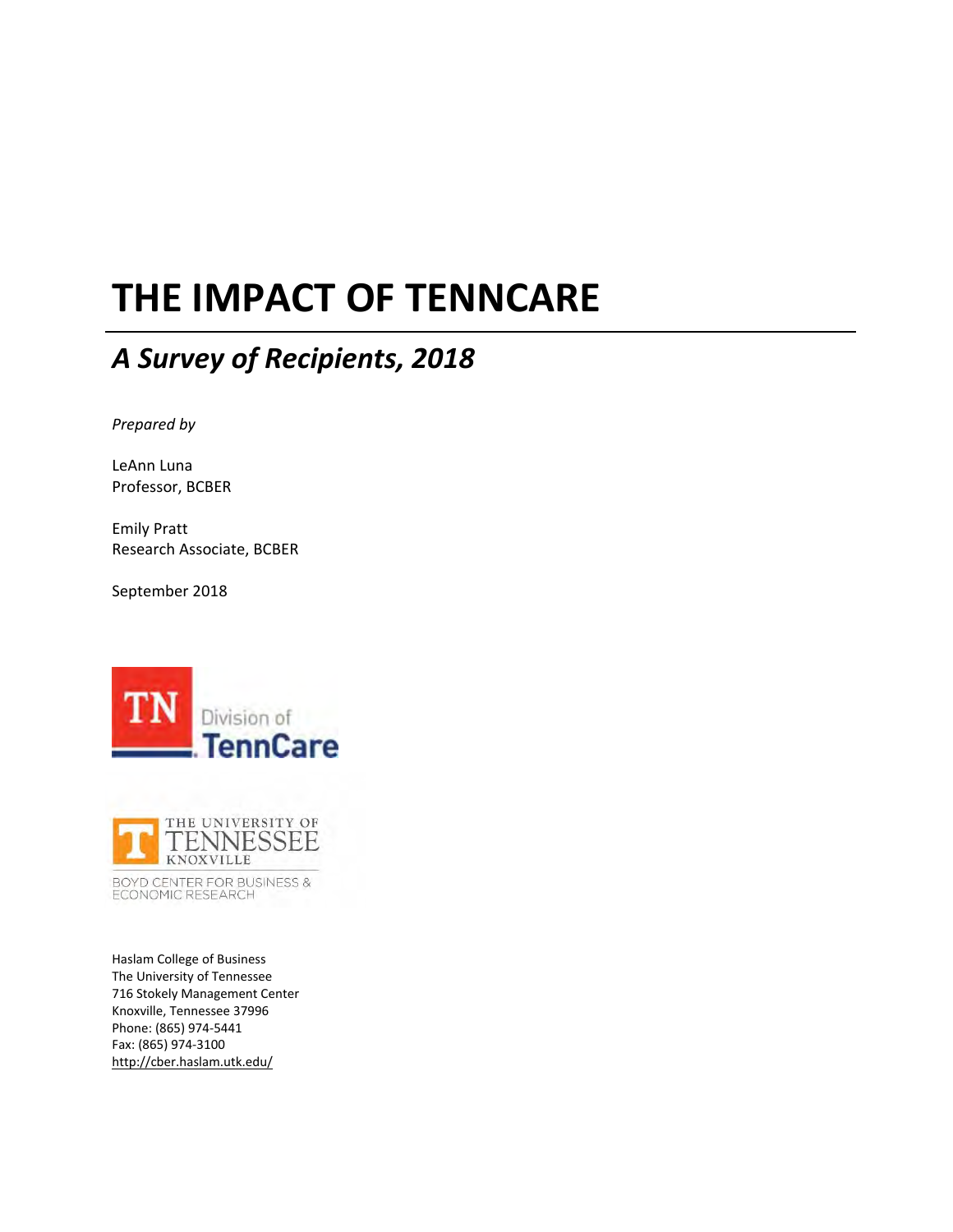#### **CONTENTS**

| TABLE 4: "Cannot Afford" Major Reason for No Insurance: By Income (2008-2018) (Percent)5                                                                                                   |  |
|--------------------------------------------------------------------------------------------------------------------------------------------------------------------------------------------|--|
|                                                                                                                                                                                            |  |
| TABLE 6: Quality of Medical Care Received by Children of Heads of Households (2008-2018) (Percent) 7                                                                                       |  |
|                                                                                                                                                                                            |  |
|                                                                                                                                                                                            |  |
|                                                                                                                                                                                            |  |
| TABLE 8: Head of Household: Medical Facilities Used When Medical Care Initially Sought                                                                                                     |  |
| TABLE 9: Children: Medical Facilities Used When Medical Care Initially Sought (2008-2018) (Percent)9                                                                                       |  |
| TABLE 10: Frequency of Visits to Doctor for Head of Household (2008-2018) (Percent)10                                                                                                      |  |
|                                                                                                                                                                                            |  |
| TABLE 12: Time between Attempt to Make Appointment and First Availability of Appointment: TennCare<br>TABLE 13: Wait for Appointments: TennCare Heads of Household (2008-2018) (Minutes)12 |  |
|                                                                                                                                                                                            |  |
|                                                                                                                                                                                            |  |
| TABLE 15: Households Receiving TennCare Information from Plans (2008-2018) (Percent)14                                                                                                     |  |
|                                                                                                                                                                                            |  |
| FIGURE 3: Number of Times Sought Non-Emergency Care at a Non-Participating Provider in Past 12 Months                                                                                      |  |
| TABLE 17: Type of Non-Emergency Care Sought from a Non-TennCare Provider (2018) (Percent) 15                                                                                               |  |
| FIGURE 4: Type of Non-Emergency Care Sought from a Non-TennCare Provider (2018)16<br>TABLE 18: Reasons Sought Non-Emergency Care from a Non-TennCare Provider (2018) (Percent)17           |  |
|                                                                                                                                                                                            |  |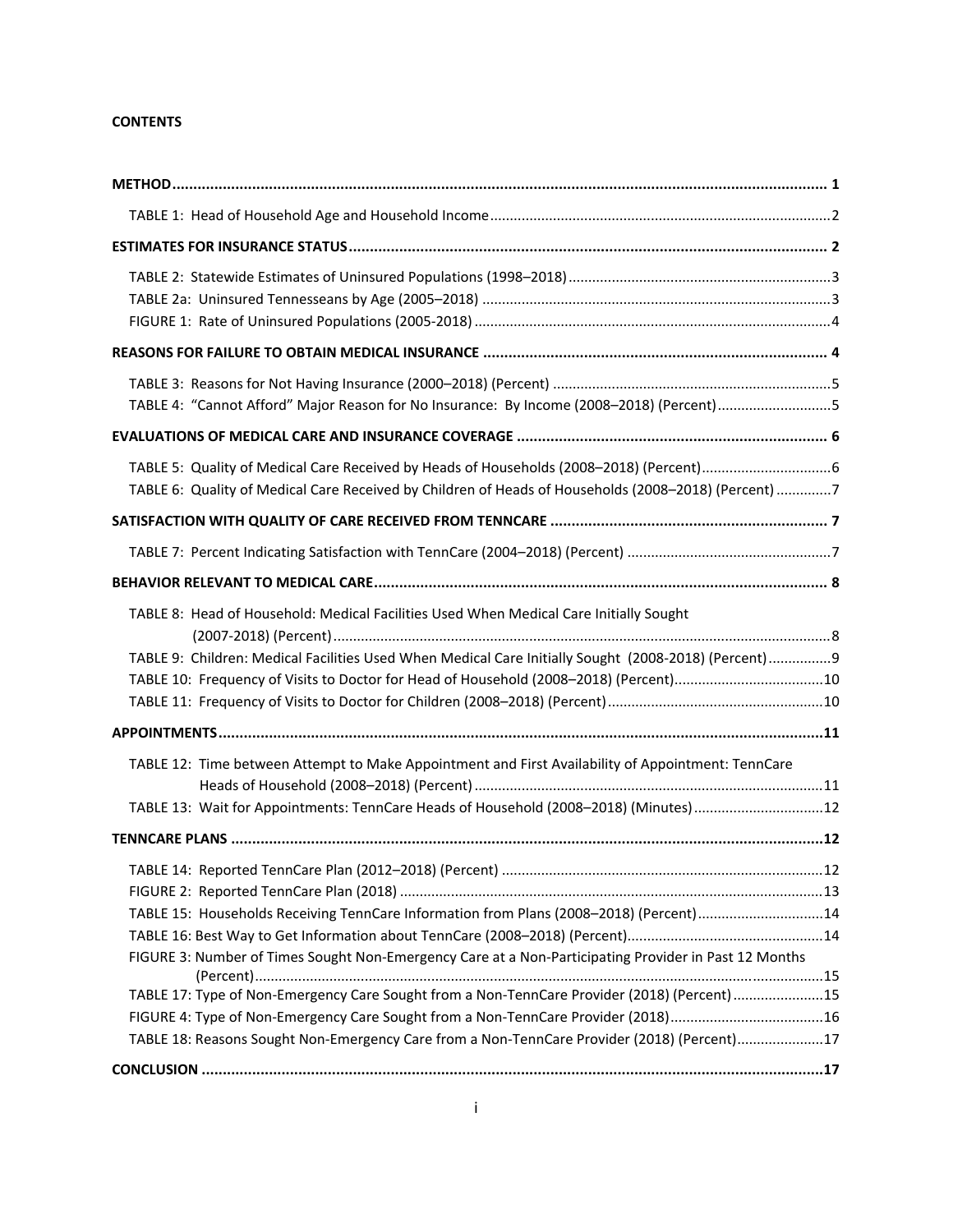#### **The Impact of TennCare: A Survey of Recipients, 2018**

#### **Method**

The Boyd Center for Business and Economic Research at the University of Tennessee, under contract with the Department of Finance and Administration of the State of Tennessee, conducted a survey of Tennessee residents to ascertain their insurance status and use of medical facilities and their level of satisfaction with the TennCare program. A target sample size of 5,000 households allows us to obtain accurate estimates for subpopulations. The Boyd Center prepared the survey instrument in cooperation with personnel from the Division of TennCare.

The University of Tennessee Social Work Office of Research and Public Service (SWORPS) conducted the survey by randomly selecting potential respondents from a land line and cell phone set of numbers and contacting those families between May and July 2018.<sup>1</sup> Up to five calls were made to each residence, at staggered times, to minimize non‐response bias. The design chosen was a "Household Sample," and the interview was conducted with the head of the household. When Hispanic households without an English speaker were reached, a person fluent in Spanish would call the household at a later time to conduct the survey.

Approximately 39.5 percent of those who answered their land line phone or cell phone and qualified for the survey were willing to participate.<sup>2</sup> The large sample size allowed for the weighting of responses by income and age to provide unbiased estimates for the entire population. For all statewide estimates, a correction factor was used to adjust for the degree to which the sample over‐ or under‐represented Tennesseans grouped by household income and head of household age.<sup>3</sup> (Table 1)

This is a follow‐up to previous surveys of 5,000 Tennessee households conducted annually since 1993, the last year of Medicaid before Tennessee adopted TennCare. Throughout this report, we make comparisons to findings from earlier surveys.

 $<sup>1</sup>$  Beginning in 2017, SWORPS supplemented random dialing with contacts with a web panel of respondents. SWORPS</sup> contracted with a private company to provide a panel of Tennessee residents with certain age and income characteristics that were not adequately represented in the phone sample. From this web-based panel of respondents age 18-49, income less than<br>\$30,000 per year, SWORPS selected a random sample to participate in the survey.

<sup>\$30,000</sup> per year, SWORPS selected <sup>a</sup> random sample to participate in the survey. <sup>2</sup> In the land line phone sample, there were 3,621 completed surveys, 5,525 refusals, and 1,033 who did not qualify. In the cell phone sample, there were 881 completed surveys, 1,377 refusals, and 299 who did not qualify. An individual will not qualify to participate if he/she is not a head of household or a Tennessee resident.

<sup>&</sup>lt;sup>3</sup> Starting with the 2016 report, the 5‐year American Community Survey (ACS) conducted by the U.S. Census is used to adjust the sample by household income and head of household age. The ACS is a nationwide survey designed to provide reliable and timely estimates of the demographic, social, economic and housing characteristics of the U.S. population.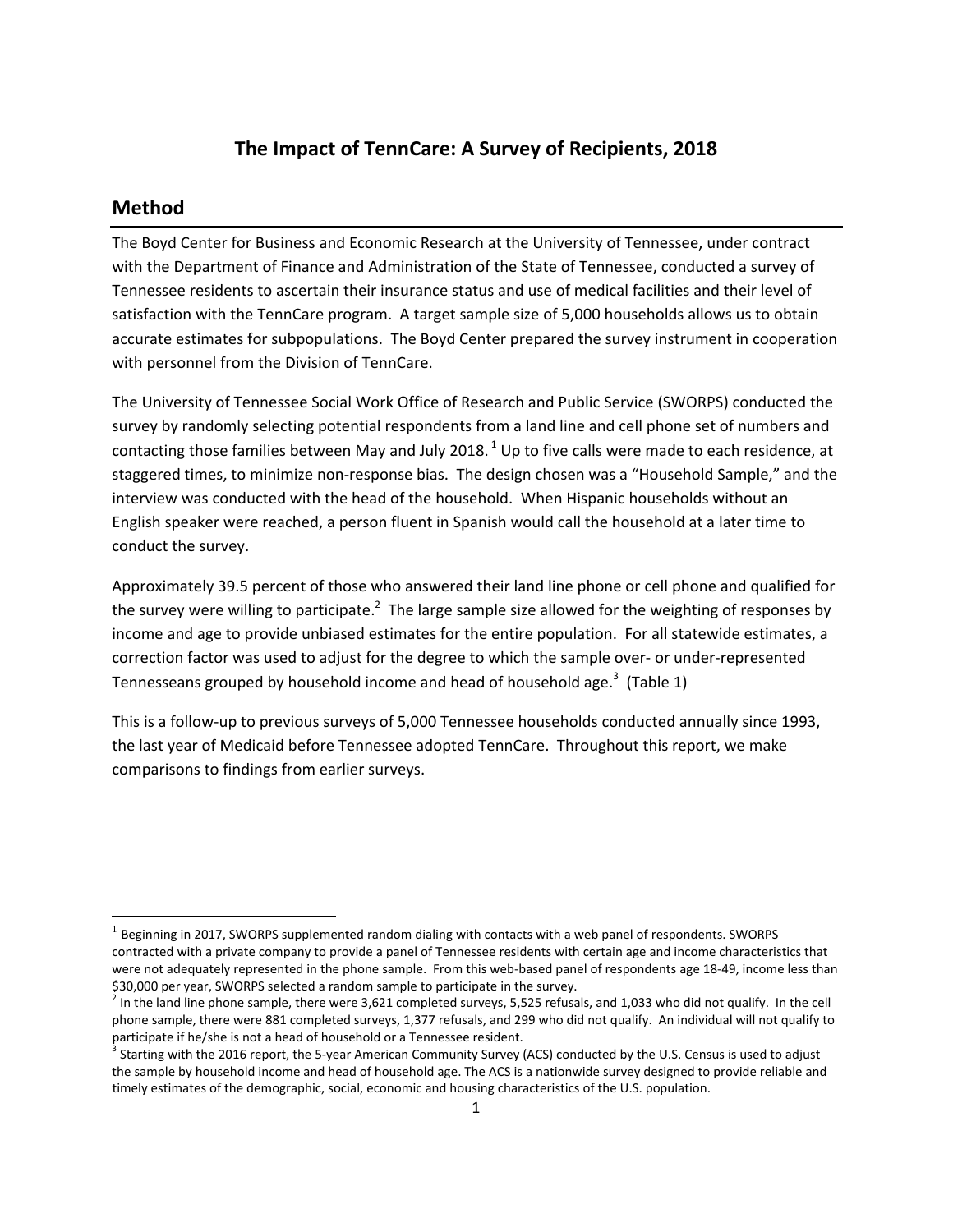| Age-Householders | <b>Proportion in 2018</b><br><b>Survey (Percent)</b> | <b>Proportion in ACS*</b><br>(Percent) | <b>Deviation</b><br>(Percent) |
|------------------|------------------------------------------------------|----------------------------------------|-------------------------------|
| Under 25         | 5.0                                                  | 4.3                                    | $-0.7$                        |
| 25-44            | 32.4                                                 | 32.4                                   | 0.0                           |
| 45-64            | 44.6                                                 | 38.8                                   | $-5.8$                        |
| $65+$            | 18.0                                                 | 24.5                                   | 6.5                           |

**TABLE 1: Head of Household Age and Household Income**

| <b>Household Income Level</b> | <b>Proportion in 2018</b><br><b>Survey (Percent)</b> | <b>Proportion in ACS*</b><br>(Percent) | <b>Deviation</b><br>(Percent) |
|-------------------------------|------------------------------------------------------|----------------------------------------|-------------------------------|
| Less than \$10,000            | 7.5                                                  | 8.2                                    | 0.7                           |
| \$10,000 to \$14,999          | 7.6                                                  | 6.1                                    | $-1.5$                        |
| \$15,000 to \$19,999          | 7.1                                                  | 6.1                                    | $-1.0$                        |
| \$20,000 to \$29,999          | 12.8                                                 | 12.0                                   | $-0.8$                        |
| \$30,000 to \$39,999          | 10.6                                                 | 11.0                                   | 0.4                           |
| \$40,000 to \$49,999          | 8.4                                                  | 9.5                                    | 1.1                           |
| \$50,000 to \$59,999          | 8.3                                                  | 8.3                                    | 0.0                           |
| \$60,000 to \$99,999          | 19.6                                                 | 21.2                                   | 1.6                           |
| \$100,000 to \$149,999        | 11.2                                                 | 10.5                                   | $-0.7$                        |
| \$150,000 and over            | 6.9                                                  | 7.1                                    | 0.2                           |

\*Census Bureau, 2012‐2016 American Community Survey 5‐year Estimates.

# **Estimates for Insurance Status**

Estimates for the number of Tennesseans who are uninsured are presented below (Table 2 and Figure 1). These statewide estimates are extrapolated from the weighted sample. The estimated population of uninsured represents 6.7 percent of the 6,715,984 Tennessee residents.<sup>4</sup> The percent of uninsured adults increased from 7.5 percent in 2017 to 8.0 percent in 2018. The number of uninsured adults increased by an estimated 31,370 since 2017. The uninsured rate for children in 2018 is 2.3 percent, a significant increase over last year's rate of 1.5 percent (Table 2a). The estimate of the number of uninsured children in 2018 is 34,458, a return to 2014 levels. These increases are consistent with broader nationwide trends in the rate of uninsured and coincide with a much shorter sign up period for the Affordable Care Act effective for the 2018 plan year.

 <sup>4</sup> Population estimates are found using United States Census Bureau Population Estimates. In prior years (1993 to 2008), population figures were gathered from the "Interim State Population Projections," also prepared by the United States Census Bureau.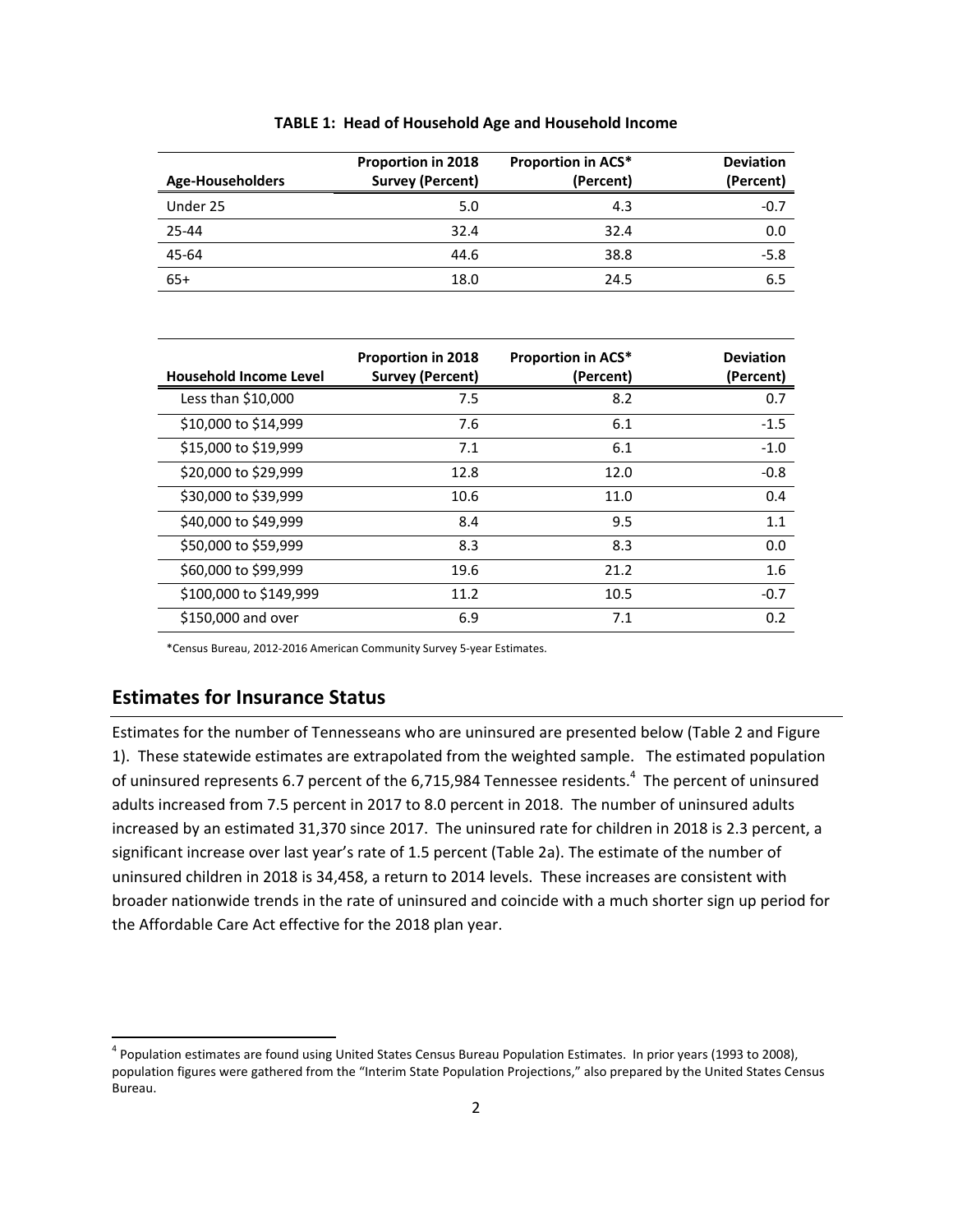|                | 1998    | 1999    | 2000    | 2001    | 2002    | 2003    | 2004    |
|----------------|---------|---------|---------|---------|---------|---------|---------|
| State<br>Total | 335,612 | 387,584 | 372,776 | 353,736 | 348,753 | 371,724 | 387,975 |
| Percent        | 6.2     | 7.2     | 6.5     | 6.2     | 6.1     | 6.4     | 6.6     |
|                |         |         |         |         |         |         |         |
|                | 2005    | 2006    | 2007    | 2008    | 2009    | 2010    | 2011    |
| State<br>Total | 482,353 | 649,479 | 608,234 | 566,633 | 616,967 | 618,445 | 604,222 |
| Percent        | 8.1     | 10.7    | 10      | 9.3     | 10      | 9.9     | 9.5     |
|                |         |         |         |         |         |         |         |
|                | 2012    | 2013    | 2014    | 2015    | 2016    | 2017    | 2018    |
| State<br>Total | 577,813 | 611,368 | 472,008 | 370,115 | 368,792 | 408,083 | 451,627 |
| Percent        | 9.2     | 9.6     | 7.2     | 5.7     | 5.6     | 6.1     | 6.7     |

**TABLE 2: Statewide Estimates of Uninsured Populations (1998–2018)**

**TABLE 2a: Uninsured Tennesseans by Age (2005–2018)**

|                        | 2005    | 2006    | 2007    | 2008    | 2009    | 2010    | 2011    |
|------------------------|---------|---------|---------|---------|---------|---------|---------|
| Under<br>18<br>Total   | 72,387  | 82,484  | 70,096  | 72,258  | 54,759  | 57,912  | 35,743  |
| Under<br>18<br>Percent | 5       | 5.7     | 4.8     | 4.9     | 3.7     | 3.9     | 2.4     |
| $18+$<br>Total         | 409,965 | 566,955 | 538,138 | 494,375 | 562,208 | 560,532 | 568,479 |
| $18+$<br>Percent       | 9.1     | 12.1    | 11.7    | 10.6    | 11.9    | 12      | 12      |

|                        | 2012    | 2013    | 2014    | 2015    | 2016    | 2017    | 2018    |
|------------------------|---------|---------|---------|---------|---------|---------|---------|
| Under<br>18<br>Total   | 40,700  | 55,319  | 36,104  | 22,157  | 27,344  | 22,238  | 34,458  |
| Under<br>18<br>Percent | 2.7     | 3.7     | 2.4     | 1.5     | 1.8     | 1.5     | 2.3     |
| $18+$<br>Total         | 537,113 | 556,049 | 435,904 | 347,958 | 341,449 | 385,800 | 417,170 |
| $18+$<br>Percent       | 11.2    | 11.4    | 8.7     | 6.9     | 6.7     | 7.5     | 8.0     |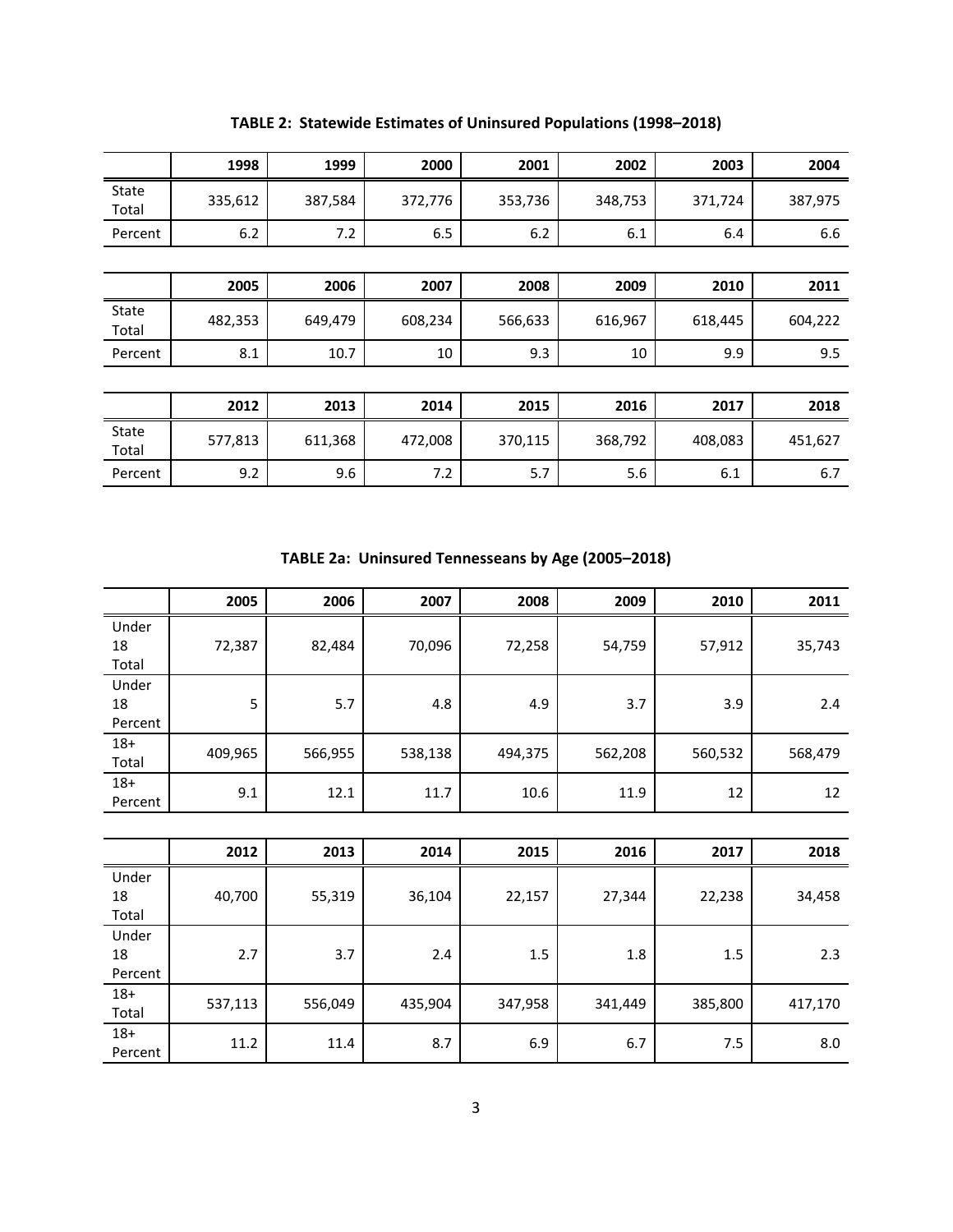

**FIGURE 1: Rate of Uninsured Populations (2005‐2018)**

# **Reasons for Failure to Obtain Medical Insurance**

Affordability remains the primary reason the uninsured failed to obtain insurance, with 82 percent of respondents citing "cannot afford" as a major reason and 8 percent citing affordability as a minor reason (Table 3). Notably respondents in all income classes overwhelmingly cited affordability as a major reason for not obtaining medical insurance (Table 4).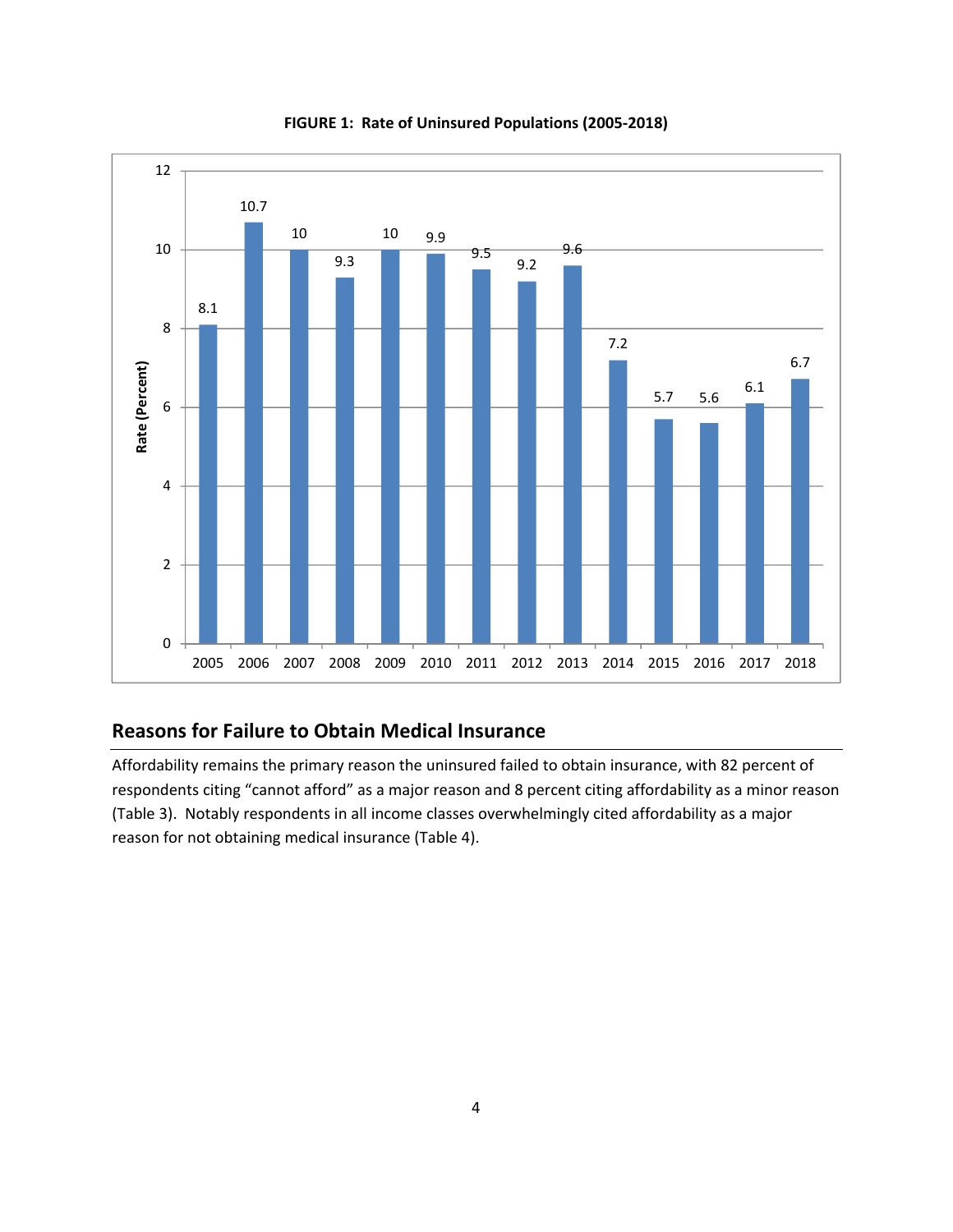| Reason |                 | <b>Cannot Afford</b>   |                 |                 | Did Not Get to It |                 |                 | <b>Do Not Need</b>     |                 |
|--------|-----------------|------------------------|-----------------|-----------------|-------------------|-----------------|-----------------|------------------------|-----------------|
| Year   | Major<br>Reason | <b>Minor</b><br>Reason | Not a<br>Reason | Major<br>Reason | Minor<br>Reason   | Not a<br>Reason | Major<br>Reason | <b>Minor</b><br>Reason | Not a<br>Reason |
| 2000   | 76              | 8                      | 16              | 6               | 21                | 73              | $\overline{7}$  | 12                     | 81              |
| 2001   | 78              | 9                      | 13              | 11              | 20                | 69              | 12              | 16                     | 72              |
| 2002   | 74              | 10                     | 17              | 11              | 16                | 74              | 8               | 14                     | 78              |
| 2003   | 82              | 8                      | 10              | 10              | 20                | 70              | 8               | 15                     | 77              |
| 2004   | 82              | $\overline{7}$         | 11              | 8               | 19                | 73              | 8               | 16                     | 76              |
| 2005   | 82              | $\overline{7}$         | 10              | 9               | 16                | 75              | 8               | 15                     | 77              |
| 2006   | 87              | 4                      | 9               | 12              | 14                | 74              | 12              | 14                     | 74              |
| 2007   | 89              | 6                      | 4               | 9               | 11                | 79              | 5               | 13                     | 82              |
| 2008   | 93              | 4                      | 4               | $\overline{7}$  | 11                | 82              | 5               | 8                      | 87              |
| 2009   | 92              | $\overline{3}$         | 4               | 3               | 15                | 81              | 5               | 10                     | 85              |
| 2010   | 91              | 5                      | 4               | 5               | 13                | 82              | 6               | 15                     | 80              |
| 2011   | 88              | 5                      | $\overline{7}$  | 11              | 12                | 77              | 8               | 12                     | 79              |
| 2012   | 88              | 5                      | $\overline{7}$  | 9               | 13                | 78              | 7               | 13                     | 80              |
| 2013   | 83              | 6                      | 11              | 9               | 17                | 74              | 5               | 16                     | 79              |
| 2014   | 86              | 6                      | 8               | 11              | 15                | 75              | 12              | 14                     | 74              |
| 2015   | 83              | $\overline{7}$         | 10              | 9               | 13                | 77              | 9               | 10                     | 80              |
| 2016   | 80              | 5                      | 16              | 16              | 10                | 73              | 17              | 13                     | 70              |
| 2017   | 78              | 9                      | 13              | 11              | 15                | 74              | 13              | 13                     | 74              |
| 2018   | 82              | 8                      | 10              | 8               | 14                | 78              | 10              | 12                     | 78              |

**TABLE 3: Reasons for Not Having Insurance (2000–2018) (Percent)**

# **TABLE 4: "Cannot Afford" Major Reasons for No Insurance: By Income (2013–2018) (Percent) <sup>5</sup>**

| <b>Household Income</b> | 2013 | 2014 | 2015 | 2016 | 2017 | 2018 |
|-------------------------|------|------|------|------|------|------|
| Less than $$20,000$     |      | 90   | 89   | 86   | 80   | 81   |
| \$20,000 - \$39,999     |      | 82   | 78   | 69   |      | 80   |
| $$40,000$ and above     |      | 82   | 66   | 70   | 42   |      |

 $<sup>5</sup>$  A number of people in this table did not report income. Results in Table 4 omit those respondents.</sup>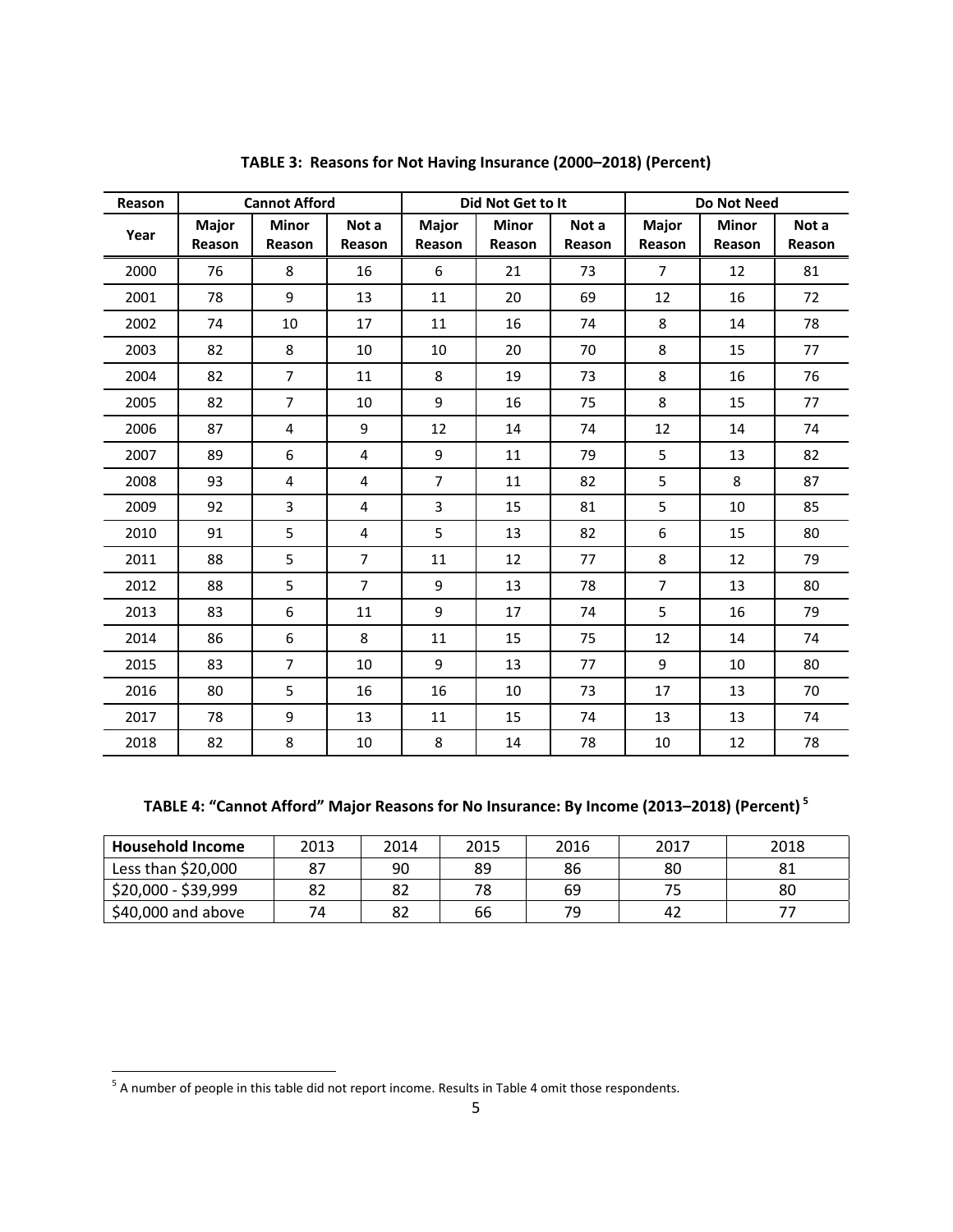#### **Evaluations of Medical Care and Insurance Coverage**

Tennessee residents' perception about the quality of care received remains consistent with their perceptions during the last decade. Overall, 77 percent of all heads of households and 71 percent of TennCare heads of households rated the quality of care as "good" or "excellent" (Table 5). Over the past 10 years, the percentage of families on TennCare reporting "good" or "excellent" care has ranged from a low of 65 percent in 2010 to a high of 76 percent in 2009.

| <b>All Heads</b><br>of<br><b>Households</b>                   | 2008 | 2009 | 2010 | 2011 | 2012 | 2013 | 2014 | 2015 | 2016 | 2017 | 2018 |
|---------------------------------------------------------------|------|------|------|------|------|------|------|------|------|------|------|
| Excellent                                                     | 28   | 32   | 32   | 31   | 30   | 32   | 31   | 32   | 33   | 33   | 32   |
| Good                                                          | 46   | 46   | 46   | 46   | 46   | 46   | 47   | 46   | 45   | 45   | 45   |
| Fair                                                          | 18   | 16   | 16   | 15   | 17   | 16   | 16   | 17   | 17   | 17   | 17   |
| Poor                                                          | 8    | 6    | 6    | 7    | 7    | 6    | 6    | 5    | 5    | 5    | 6    |
| <b>Heads of</b><br><b>Households</b><br>w/<br><b>TennCare</b> | 2008 | 2009 | 2010 | 2011 | 2012 | 2013 | 2014 | 2015 | 2016 | 2017 | 2018 |
| Excellent                                                     | 24   | 29   | 24   | 30   | 24   | 24   | 25   | 28   | 31   | 27   | 26   |
| Good                                                          | 43   | 47   | 41   | 41   | 45   | 44   | 45   | 42   | 43   | 46   | 45   |
| Fair                                                          | 25   | 18   | 29   | 19   | 22   | 24   | 22   | 24   | 23   | 22   | 24   |
| Poor                                                          | 8    | 6    | 6    | 10   | 9    | 8    | 8    | 6    | 3    | 5    | 5    |

**TABLE 5: Quality of Medical Care Received by Heads of Households (2008–2018) (Percent)**

Heads of household remain pleased with quality of care received by children. In 2018, there was virtually no difference between levels of satisfaction reported by heads of household with and without TennCare children. Eighty-nine versus 88 percent respectively rated their children's quality of care as "excellent" or "good" (Table 6). TennCare and non‐TennCare families with and without children are equally likely to rate their care quality as poor.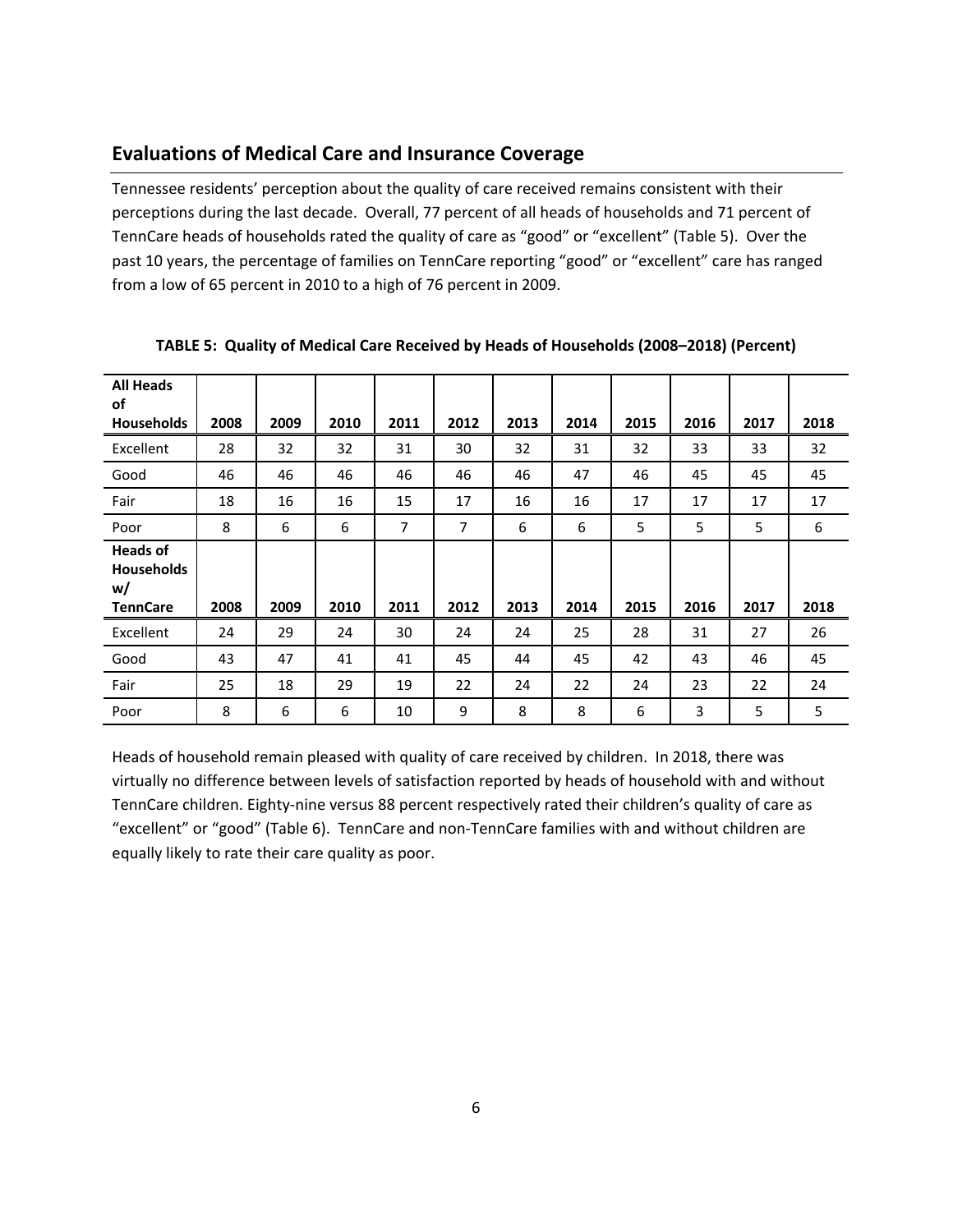| <b>All Heads</b><br>of                                              |      |      |      |                |      |      |      |      |      |      |                |
|---------------------------------------------------------------------|------|------|------|----------------|------|------|------|------|------|------|----------------|
| Households                                                          | 2008 | 2009 | 2010 | 2011           | 2012 | 2013 | 2014 | 2015 | 2016 | 2017 | 2018           |
| Excellent                                                           | 34   | 39   | 46   | 44             | 42   | 43   | 41   | 45   | 46   | 43   | 44             |
| Good                                                                | 51   | 49   | 43   | 45             | 45   | 43   | 48   | 44   | 42   | 45   | 45             |
| Fair                                                                | 11   | 9    | 9    | 9              | 10   | 10   | 9    | 8    | 10   | 10   | 9              |
| Poor                                                                | 4    | 3    | 3    | $\overline{2}$ | 3    | 4    | 2    | 3    | 2    | 2    | $\overline{2}$ |
| <b>Heads of</b><br><b>Households</b><br>w/<br>TennCare <sup>6</sup> | 2008 | 2009 | 2010 | 2011           | 2012 | 2013 | 2014 | 2015 | 2016 | 2017 | 2018           |
| Excellent                                                           | 32   | 41   | 43   | 48             | 38   | 35   | 38   | 41   | 43   | 39   | 43             |
| Good                                                                | 49   | 48   | 45   | 39             | 42   | 45   | 49   | 46   | 44   | 48   | 45             |
| Fair                                                                | 14   | 8    | 6    | 11             | 14   | 14   | 10   | 9    | 12   | 10   | 10             |
| Poor                                                                | 6    | 3    | 6    | $\overline{2}$ | 6    | 6    | 3    | 4    | 1    | 3    | $\overline{2}$ |

**TABLE 6: Quality of Medical Care Received by Children of Heads of Households (2008–2018) (Percent)**

#### **Satisfaction with Quality of Care Received from TennCare**

TennCare recipients continue to show high levels of satisfaction with the TennCare program as a whole (Table 7). Specifically, 95 percent of respondents indicated they are "very satisfied" or "somewhat satisfied" with the quality of care received from TennCare, which is at an all-time high for the second straight year. Satisfaction rates have exceeded 90 percent for the last ten years.  $^7$ 

**TABLE 7: Percent Indicating Satisfaction with TennCare (2004–2018) (Percent)**

| 2004 | 2005            | 2006 | 2007 | 2008 | 2009 | 2010 | 2011 | 2012 | 2013 | 2014 | 2015 | 2016 | 2017 | 2018 |
|------|-----------------|------|------|------|------|------|------|------|------|------|------|------|------|------|
| 90   | ۵ą<br><b>JJ</b> | 87   | 90   | 89   | 92   | 94   | 95   | 93   | 95   | 93   | 95   |      | ∩⊏   | 95   |

 $^6$  This subgroup includes all households in which at least one child is enrolled in TennCare, even if the head of the household is not enrolled.<br><sup>7</sup> A three-point scale was used, and respondents could indicate "very satisfied," "somewhat satisfied," or "not satisfied."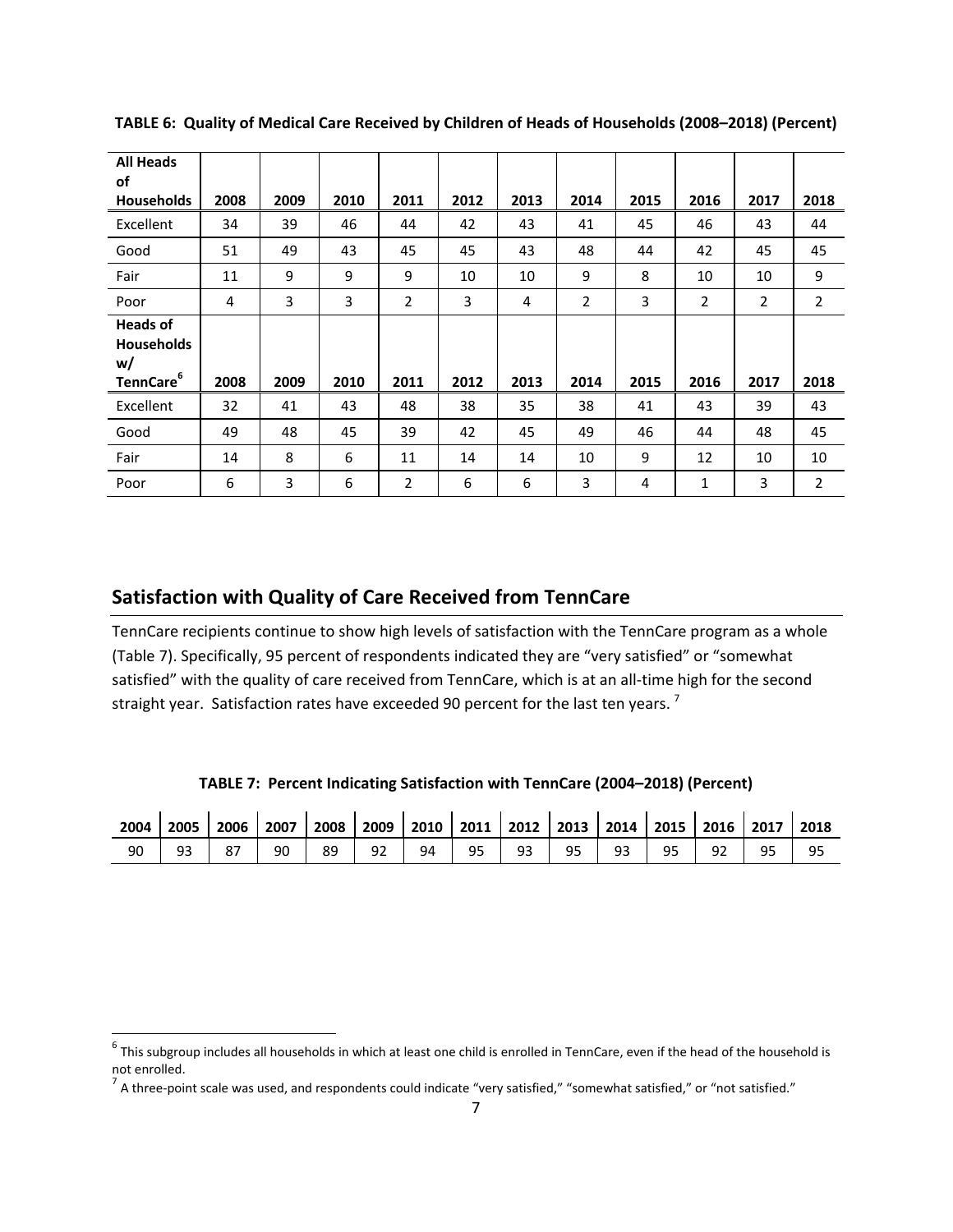#### **Behavior Relevant to Medical Care**

Each respondent was asked a series of questions regarding his or her behavior when initially seeking medical care (Table 8). There was no substantial change in the behavior among all heads of households from last year. Ninety-five percent of all heads of households sought care first at a doctor's office or clinic while 92 percent of TennCare heads of household reported the same behavior. Again this year, approximately 7 percent of TennCare households initially sought care at a hospital (Table 8). As in several past years, 98 percent of all households and 97 percent of TennCare households sought initial care for children at a doctor's office or a clinic (Table 9).

| <b>All Heads</b><br>of<br><b>Households</b>            | 2008           | 2009           | 2010           | 2011           | 2012         | 2013           | 2014           | 2015        | 2016 | 2017           | 2018           |
|--------------------------------------------------------|----------------|----------------|----------------|----------------|--------------|----------------|----------------|-------------|------|----------------|----------------|
| Doctor's<br>Office                                     | 83             | 83             | 82             | 83             | 82           | 81             | 81             | 81          | 80   | 80             | 79             |
| Clinic                                                 | 11             | 12             | 12             | 12             | 13           | 13             | 14             | 15          | 16   | 15             | 16             |
| Hospital                                               | 4              | 4              | 4              | 4              | 4            | 4              | 3              | 3           | 3    | 3              | 3              |
| Other                                                  | $\overline{2}$ | $\overline{2}$ | $\overline{2}$ | $\overline{2}$ | 1            | $\overline{2}$ | $\overline{2}$ | 1           | 1    | $\overline{2}$ | $\overline{2}$ |
| <b>Heads of</b><br>Households<br>w/<br><b>TennCare</b> | 2008           | 2009           | 2010           | 2011           | 2012         | 2013           | 2014           | 2015        | 2016 | 2017           | 2018           |
| Doctor's<br>Office                                     | 80             | 83             | 77             | 80             | 75           | 80             | 72             | 76          | 78   | 79             | 76             |
| Clinic                                                 | 13             | 12             | 15             | 11             | 14           | 14             | 18             | 18          | 18   | 12             | 16             |
| Hospital                                               | 6              | 4              | $\overline{7}$ | 8              | 10           | 6              | 8              | 6           | 3    | $\overline{7}$ | $\overline{7}$ |
| Other                                                  | <1             | 1              | $<$ 1          | $\overline{2}$ | $\mathbf{1}$ | $<$ 1          | 2              | $\mathbf 0$ | 1    | 2              | 1              |

**TABLE 8: Head of Household: Medical Facilities Used When Medical Care Initially Sought (2008‐2018) (Percent)**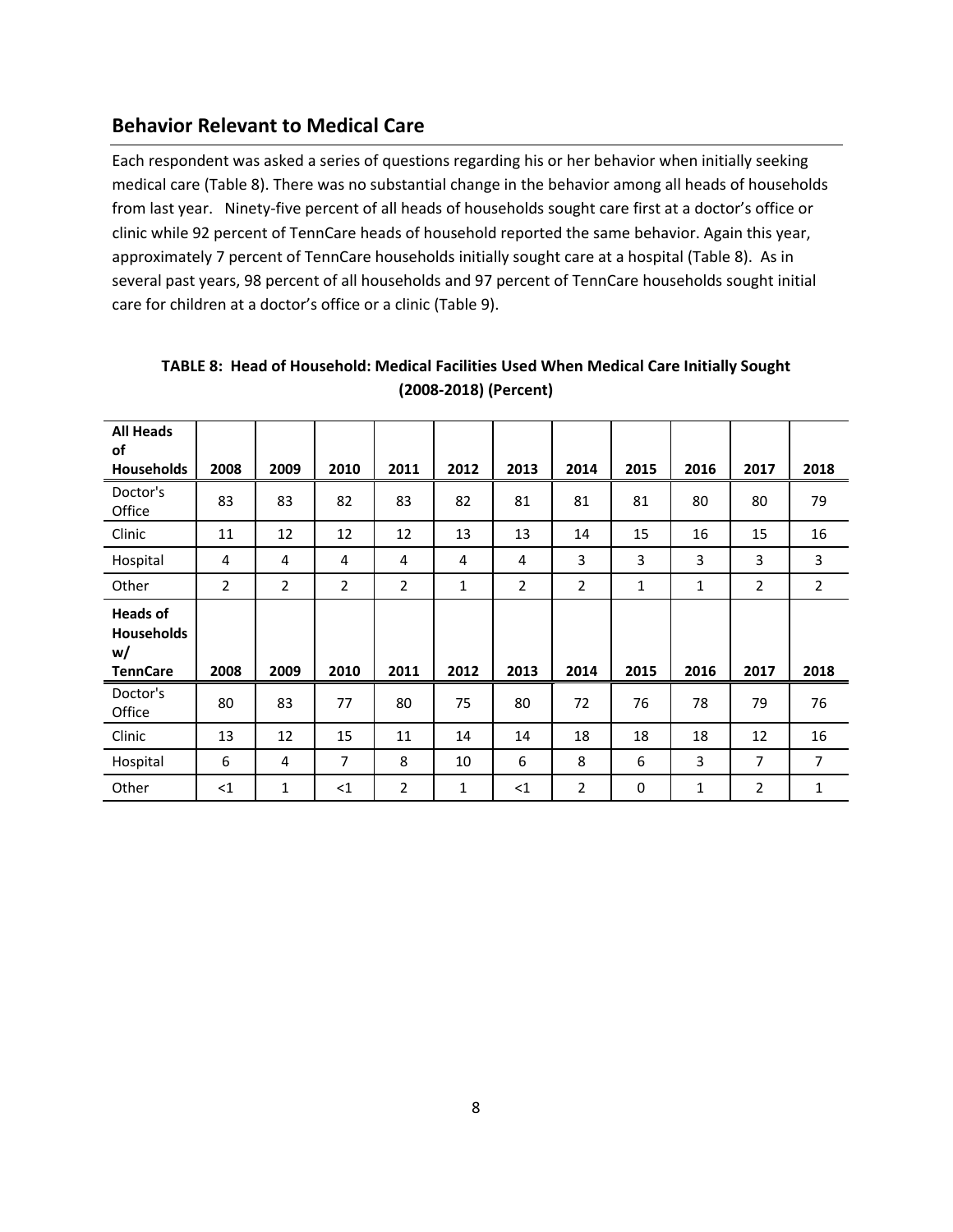| All Heads of<br><b>Households</b>                         | 2008           | 2009     | 2010           | 2011           | 2012           | 2013  | 2014 | 2015     | 2016           | 2017           | 2018           |
|-----------------------------------------------------------|----------------|----------|----------------|----------------|----------------|-------|------|----------|----------------|----------------|----------------|
| Doctor's Office                                           | 88             | 86       | 87             | 88             | 88             | 86    | 87   | 86       | 85             | 84             | 85             |
| Clinic                                                    | 10             | 10       | 11             | 9              | 10             | 12    | 12   | 12       | 13             | 13             | 13             |
| Hospital                                                  | $\overline{2}$ | 3        | $\overline{2}$ | $\overline{2}$ | $\overline{2}$ | 1     | 1    | 1        | 1              | $\overline{2}$ | $\mathbf{1}$   |
| Other                                                     | $\leq$ 1       | $\leq$ 1 | <1             | $<$ 1          | <1             | 1     | <1   | $<$ 1    | <1             | <1             | <1             |
| <b>Heads of</b><br>Households w/<br>TennCare <sup>8</sup> | 2008           | 2009     | 2010           | 2011           | 2012           | 2013  | 2014 | 2015     | 2016           | 2017           | 2018           |
| Doctor's Office                                           | 83             | 85       | 82             | 84             | 86             | 84    | 84   | 83       | 86             | 85             | 85             |
| Clinic                                                    | 14             | 15       | 15             | 7              | 11             | 12    | 14   | 14       | 12             | 11             | 12             |
| Hospital                                                  | 3              | $\Omega$ | 3              | 9              | 3              | 3     | 1    | 3        | $\overline{2}$ | 4              | $\overline{2}$ |
| Other                                                     | $<$ 1          | $\Omega$ | $\mathbf 0$    | 0              | $\Omega$       | $<$ 1 | 1    | $\Omega$ | $<$ 1          | 0              | $<$ 1          |

**TABLE 9: Children: Medical Facilities Used When Medical Care Initially Sought (2008‐2018) (Percent)**

Consistent with long‐term trends, TennCare recipients report seeing physicians on a more frequent basis than the average Tennessee household (Table 10). Approximately 13 percent of all households report seeing a doctor at least weekly or monthly compared to 31 percent of TennCare heads of households.

Similar trends are observed among children, with 8 percent of all households taking their children to visit a doctor at least weekly or monthly compared to 14 percent of all TennCare households (Table 11).

 $^8$  This subgroup includes the children of heads of households enrolled in TennCare.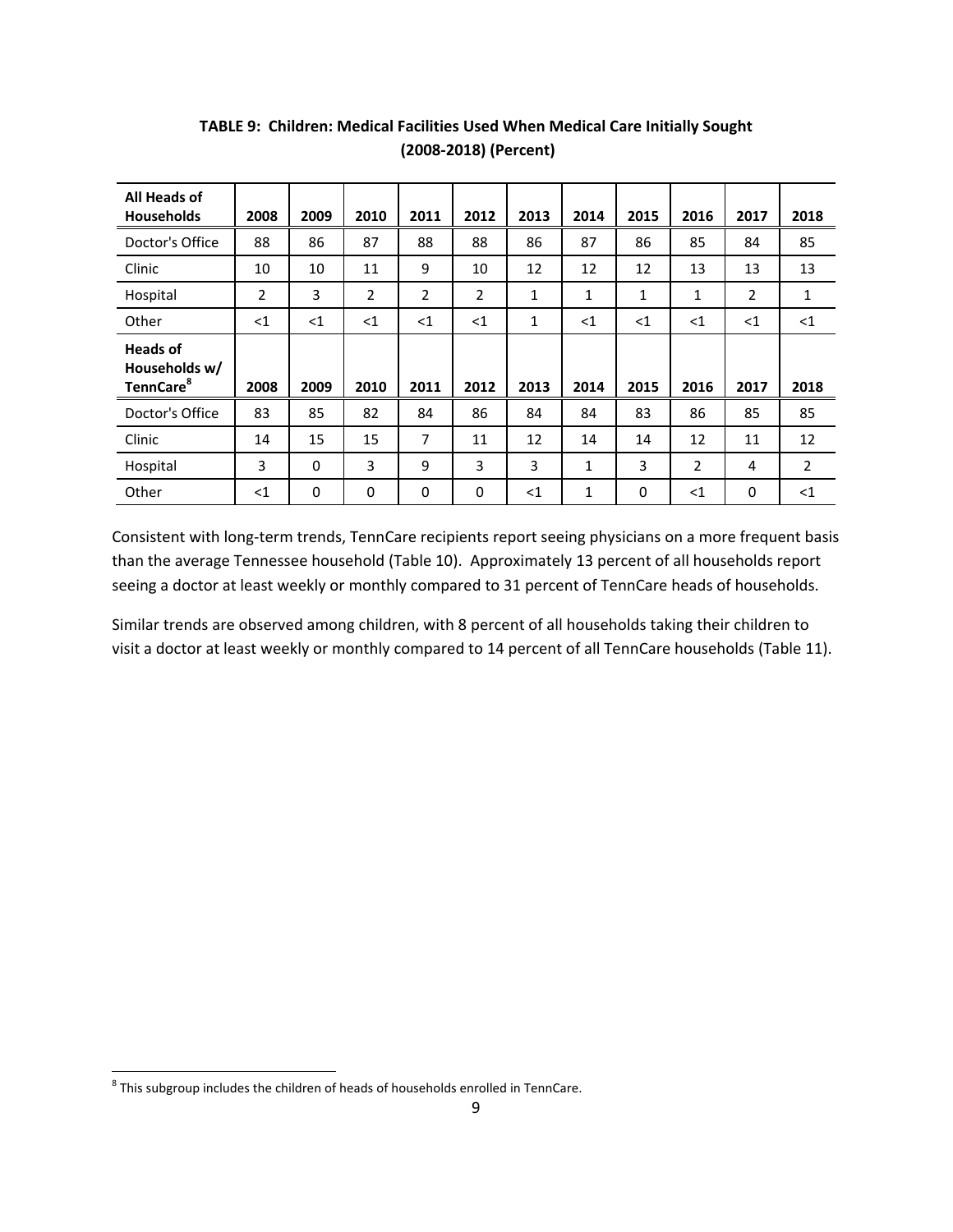| All Heads of<br><b>Households</b>                   | 2008           | 2009           | 2010           | 2011           | 2012         | 2013           | 2014           | 2015           | 2016           | 2017           | 2018           |
|-----------------------------------------------------|----------------|----------------|----------------|----------------|--------------|----------------|----------------|----------------|----------------|----------------|----------------|
| Weekly                                              | 3              | $\overline{2}$ | $\overline{2}$ | $\overline{2}$ | $\mathbf{1}$ | $\overline{2}$ | $\overline{2}$ | $\overline{2}$ | $\overline{2}$ | $\overline{2}$ | $\overline{2}$ |
| Monthly                                             | 12             | 12             | 11             | 11             | 11           | 11             | 11             | 11             | 12             | 12             | 11             |
| <b>Every Few</b><br><b>Months</b>                   | 46             | 49             | 45             | 44             | 46           | 46             | 47             | 46             | 44             | 46             | 47             |
| Yearly                                              | 22             | 22             | 24             | 25             | 25           | 24             | 25             | 25             | 26             | 26             | 25             |
| Rarely                                              | 17             | 15             | 18             | 17             | 17           | 17             | 15             | 16             | 16             | 14             | 15             |
| <b>Heads of</b><br>Households w/<br><b>TennCare</b> | 2008           | 2009           | 2010           | 2011           | 2012         | 2013           | 2014           | 2015           | 2016           | 2017           | 2018           |
| Weekly                                              | $\overline{7}$ | 6              | 6              | 6              | 4            | 5              | 6              | 3              | 5              | 5              | 5              |
| Monthly                                             | 33             | 30             | 29             | 26             | 31           | 34             | 31             | 26             | 31             | 28             | 26             |
| <b>Every Few</b><br>Months                          | 47             | 51             | 47             | 46             | 43           | 43             | 45             | 49             | 42             | 42             | 45             |
| Yearly                                              | 8              | $\overline{7}$ | $\overline{7}$ | 10             | 8            | 8              | 11             | 9              | 10             | 14             | 12             |
| Rarely                                              | 4              | 6              | 12             | 11             | 14           | 10             | 8              | 13             | 12             | 11             | 12             |

**TABLE 10: Frequency of Visits to Doctor for Head of Household (2008–2018) (Percent)**

**TABLE 11: Frequency of Visits to Doctor for Children (2008–2018) (Percent)**

| All Heads of<br><b>Households</b>                               | 2008           | 2009         | 2010           | 2011         | 2012     | 2013         | 2014           | 2015           | 2016 | 2017           | 2018           |
|-----------------------------------------------------------------|----------------|--------------|----------------|--------------|----------|--------------|----------------|----------------|------|----------------|----------------|
| Weekly                                                          | $\overline{2}$ | $\mathbf{1}$ | $\overline{2}$ | $\mathbf{1}$ | 1        | 1            | 1              | 1              | 1    | $\mathbf{1}$   | $\mathbf{1}$   |
| Monthly                                                         | 9              | 9            | 9              | 10           | 8        | 9            | 9              | $\overline{7}$ | 8    | $\overline{7}$ | 7              |
| <b>Every Few</b><br><b>Months</b>                               | 50             | 51           | 51             | 50           | 50       | 52           | 47             | 47             | 44   | 48             | 51             |
| Yearly                                                          | 29             | 31           | 29             | 31           | 35       | 30           | 35             | 36             | 38   | 36             | 35             |
| Rarely                                                          | 10             | 8            | 9              | 8            | 6        | 8            | 8              | 8              | 9    | 8              | 6              |
| <b>Heads of</b><br><b>Households</b><br>w/TennCare <sup>9</sup> | 2008           | 2009         | 2010           | 2011         | 2012     | 2013         | 2014           | 2015           | 2016 | 2017           | 2018           |
| Weekly                                                          | $\mathbf{1}$   | $\mathbf{1}$ | 3              | $\mathbf{1}$ | $\Omega$ | $\mathbf{1}$ | $\overline{2}$ | $\mathbf{1}$   | 3    | $\overline{3}$ | $\overline{2}$ |
| Monthly                                                         | 16             | 18           | 13             | 15           | 15       | 19           | 17             | 13             | 12   | 14             | 12             |
| Every Few<br><b>Months</b>                                      | 55             | 50           | 51             | 55           | 58       | 53           | 53             | 51             | 53   | 48             | 57             |
| Yearly                                                          | 21             | 27           | 24             | 25           | 22       | 25           | 25             | 28             | 29   | 31             | 24             |
| Rarely                                                          | 11             | 7            | 4              | 10           | 4        | 5            | $\overline{2}$ | $\overline{2}$ | 5    | $\overline{3}$ | 5              |

 $^9$  This subgroup includes the children of heads of households enrolled in TennCare.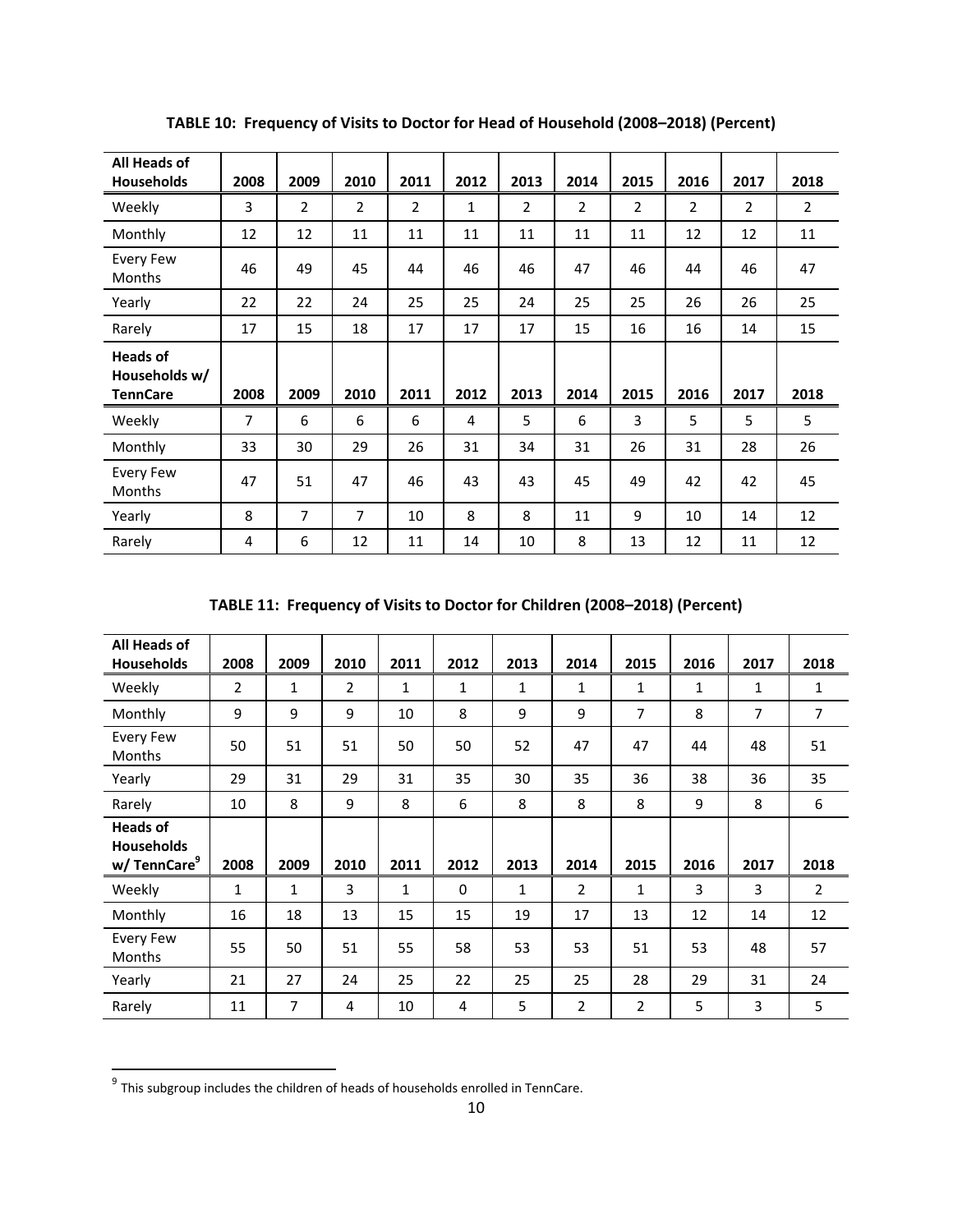# **Appointments**

The reported time required to obtain an appointment is comparable to previous years' findings. Approximately 75 percent of TennCare recipients obtained a doctor's appointment within a week, and 47 percent obtained an appointment within one day, both at record highs for this series. The number reporting more than three weeks waiting time is also at a record low (Table 12). TennCare patients reported waiting on average 50 minutes after arriving for their appointments, which is an increase relative to 2017 but broadly consistent with pre‐2017 reported levels. The average reported travel time to a physician's office was 23 minutes and is similar to times reported in prior years (Table 13).

| When you last made<br>an appointment to see<br>a primary care<br>physician for an illness,<br>in the past 12 months,<br>how soon was the first<br>appointment<br>available? | 2009 | 2010 | 2011 | 2012           | 2013 | 2014 | 2015 | 2016 | 2017 | 2018 |
|-----------------------------------------------------------------------------------------------------------------------------------------------------------------------------|------|------|------|----------------|------|------|------|------|------|------|
| Same day                                                                                                                                                                    | 18   | 20   | 21   | 20             | 18   | 18   | 24   | 19   | 21   | 23   |
| Next day                                                                                                                                                                    | 23   | 19   | 19   | 21             | 25   | 21   | 18   | 22   | 21   | 24   |
| 1 week                                                                                                                                                                      | 25   | 29   | 30   | 25             | 23   | 29   | 26   | 28   | 29   | 28   |
| 2 weeks                                                                                                                                                                     | 9    | 11   | 10   | 14             | 10   | 8    | 8    | 9    | 9    | 10   |
| 3 weeks                                                                                                                                                                     | 4    | 4    | 4    | $\overline{2}$ | 4    | 6    | 3    | 4    | 5    | 4    |
| Over 3 weeks                                                                                                                                                                | 20   | 17   | 16   | 18             | 20   | 19   | 21   | 18   | 15   | 11   |

#### **TABLE 12: Time between Attempt to Make Appointment and First Availability of Appointment: TennCare Heads of Household (2009–2018) (Percent)**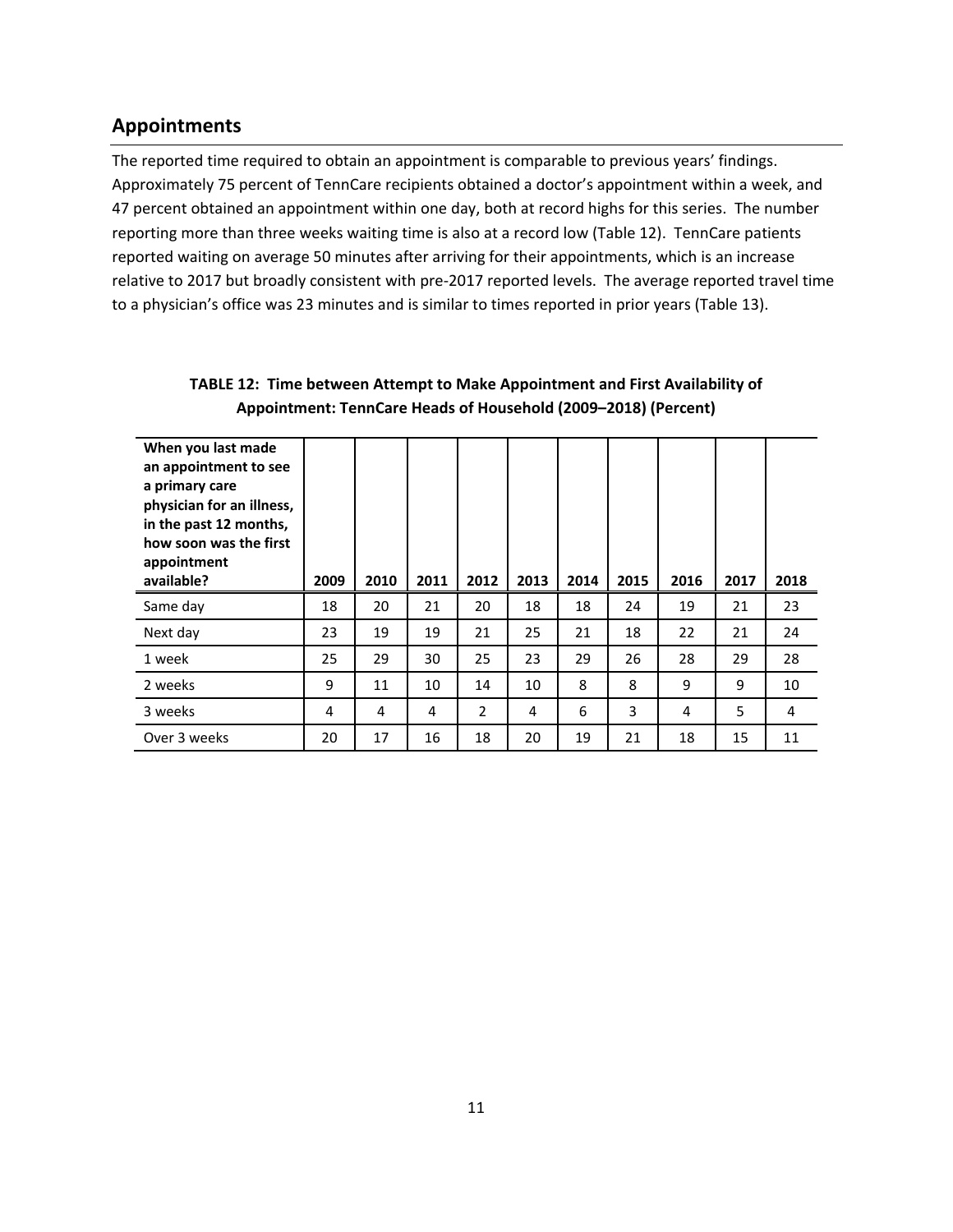|                                                                        | 2008 | 2009 | 2010 | 2011 | 2012 | 2013 | 2014 | 2015 | 2016 | 2017 | 2018 |
|------------------------------------------------------------------------|------|------|------|------|------|------|------|------|------|------|------|
| Number of<br>minutes wait<br>past<br>scheduled<br>appointment<br>time? | 50   | 52   | 65   | 58   | 58   | 51   | 53   | 63   | 52   | 42   | 50   |
| Number of<br>minutes to<br>travel to<br>physician's<br>office?         | 25   | 24   | 31   | 23   | 22   | 22   | 22   | 27   | 24   | 22   | 23   |

**TABLE 13: Wait for Appointments: TennCare Heads of Household (2008–2018) (Minutes)**

#### **TennCare Plans**

The largest number of TennCare survey household members (36 percent) report being signed up with Volunteer State Health Plan (VSHP). UnitedHealthcare accounts for 33 percent, followed by Amerigroup with 22 percent and TennCare Select with 6 percent. Although there are no other active TennCare plans, 3 percent indicate they are represented by some plan other than these four listed. TennCare Select saw the only significant change in enrollment (3 percentage point decrease) among the sample population.

#### **TABLE 14: Reported TennCare Plan (2013–2018) (Percent)**

| What company manages<br>your TennCare plan?               | 2013 | 2014 | 2015 | 2016 | 2017 | 2018 |
|-----------------------------------------------------------|------|------|------|------|------|------|
| Amerigroup                                                | 17   | 19   | 20   | 19   | 21   | 22   |
| <b>TennCare Select</b>                                    | 5    | 4    | 4    | 3    | 9    | 6    |
| UnitedHealthcare Community Plan<br>(formerly AmeriChoice) | 41   | 42   | 33   | 30   | 31   | 33   |
| VSHP - BlueCare                                           | 30   | 30   | 36   | 44   | 36   | 36   |
| Other                                                     |      | 5    |      | 4    | 3    |      |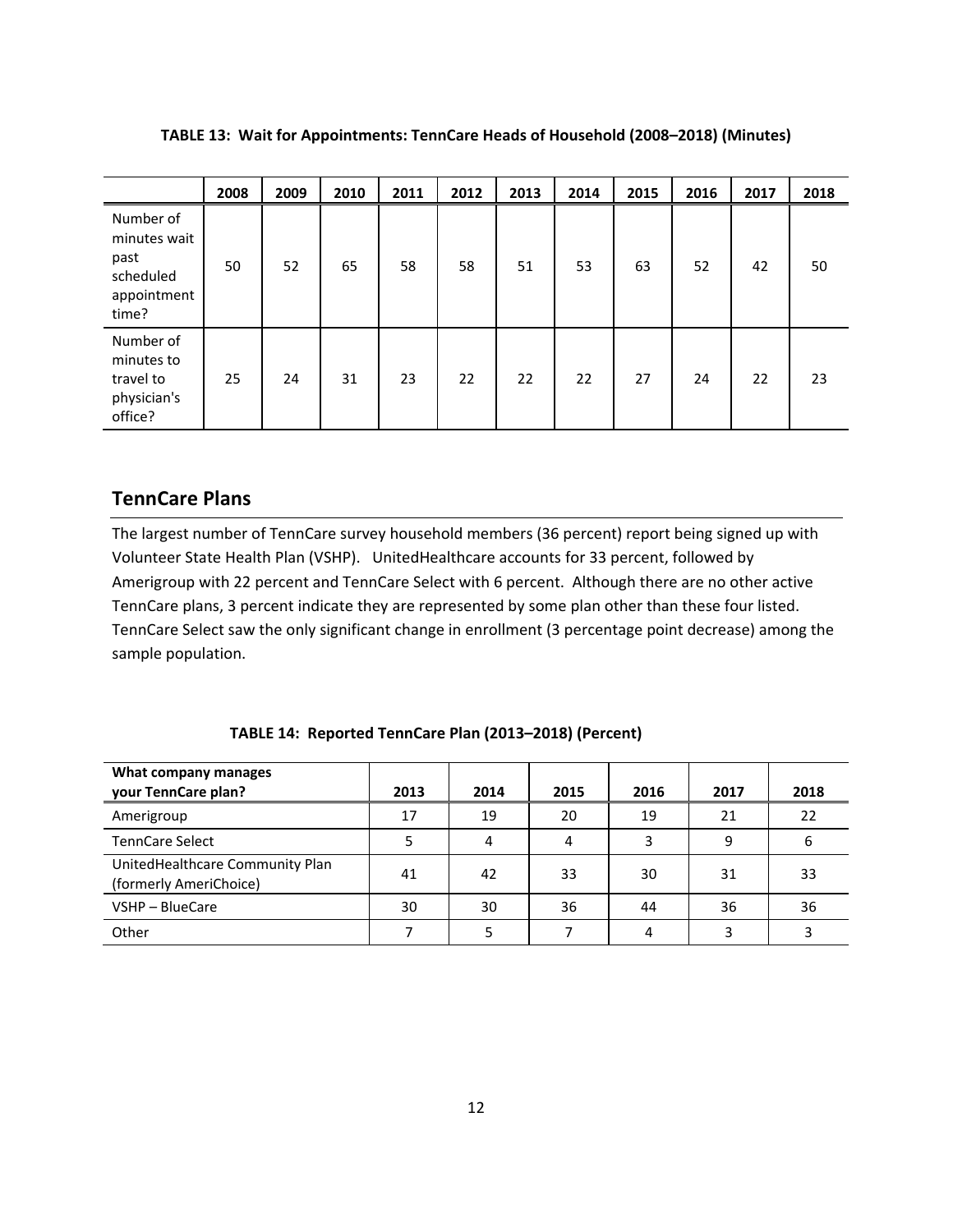

#### **FIGURE 2: Reported TennCare Plan (2018)**

About three‐quarters of TennCare heads of households report knowing the name of the managed care organization (MCO) to which they are assigned, and 67 percent of them report receiving an enrollment card (Table 15). While 2018 results are lower than those reported in 2017, these results are consistent with recent trends and indicate plans are doing an effective job of communicating with recipients. The proportion of households receiving information about filing appeals and a list of patients' rights and responsibilities was 74 percent and 79 percent, respectively. These results are consistent with recent trends.

The ways that TennCare households report receiving information about the program are very similar to those reported last year. Postal mail remains the preferred method for receiving information about TennCare, with 73 percent reporting it was the best way (Table 16). Approximately 13 percent prefer to receive communications electronically by email or through online resources.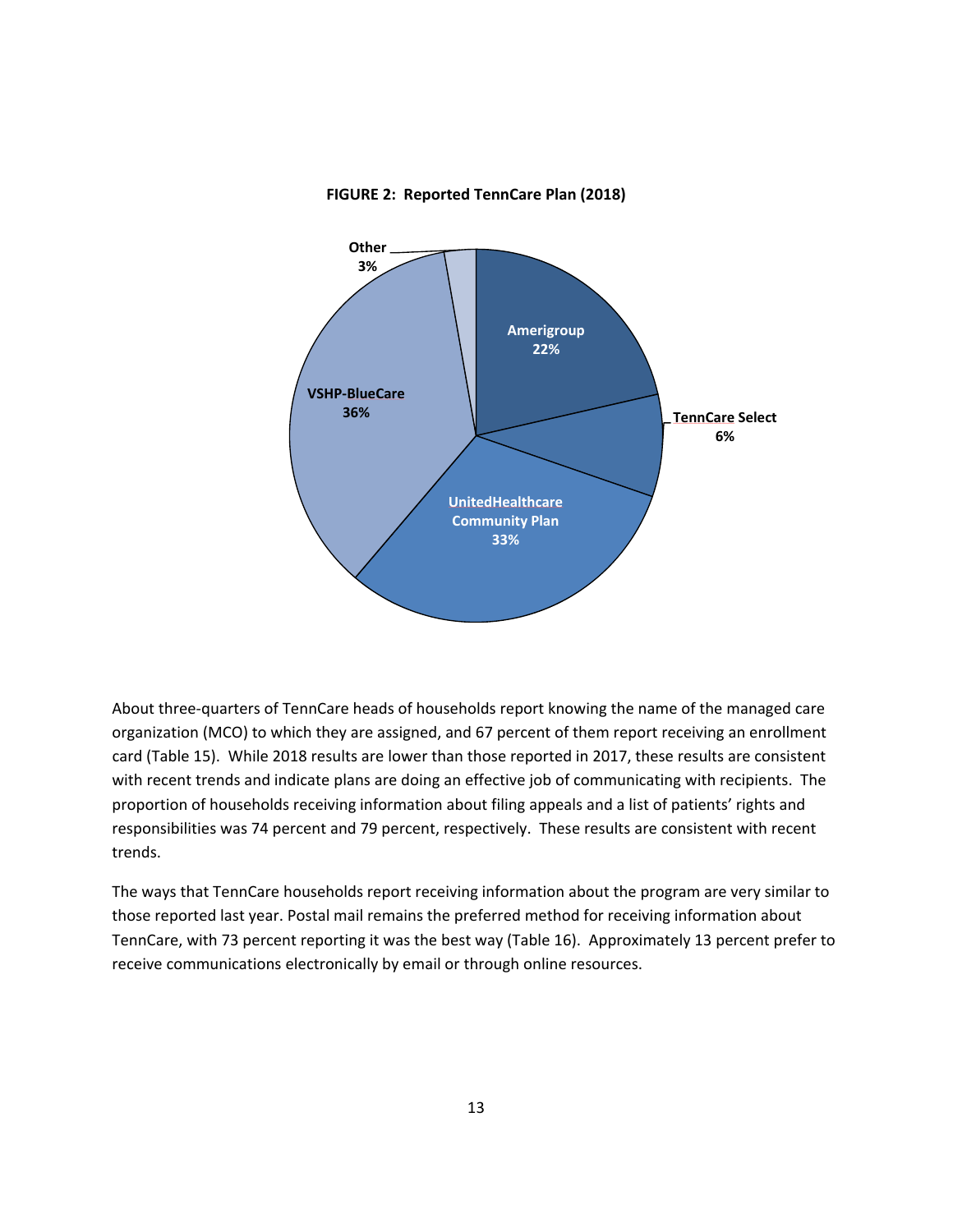| Please indicate whether or not you or<br>anyone in your household has<br>received each of the following<br>regarding TennCare | 2009 | 2010 | 2011 | 2012 | 2013 | 2014 | 2015 | 2016 | 2017 | 2018 |
|-------------------------------------------------------------------------------------------------------------------------------|------|------|------|------|------|------|------|------|------|------|
| An enrollment card                                                                                                            | 77   | 74   | 61   | 62   | 69   | 63   | 69   | 67   | 71   | 67   |
| Information on filing grievances                                                                                              | 41   | 43   | 29   |      |      |      |      |      |      |      |
| Information on filing appeals <sup>10</sup>                                                                                   |      |      |      | 73   | 76   | 70   | 82   | 76   | 76   | 74   |
| A list of rights and responsibilities                                                                                         | 75   | 74   | 68   | 80   | 82   | 78   | 85   | 81   | 82   | 79   |
| Name of MCO to whom assigned                                                                                                  | 79   | 79   | 76   | 79   | 76   | 76   | 84   | 81   | 81   | 75   |

**TABLE 15: Households Receiving TennCare Information from Plans (2009–2018) (Percent)**

**TABLE 16: Best Way to Get Information about TennCare (2009–2017) (Percent)**

|               | 2009           | 2010         | 2011           | 2012     | 2013  | 2014     | 2015           | 2016           | 2017  | 2018     |
|---------------|----------------|--------------|----------------|----------|-------|----------|----------------|----------------|-------|----------|
| Mail          | 71             | 72           | 78             | 80       | 74    | 75       | 78             | 78             | 72    | 73       |
| Doctor        | 6              | 5            | 5              | 6        | 9     | 5        | $\overline{4}$ | 5              | 6     | 3        |
| Phone         | 10             | 11           | 5              | 4        | 6     | 6        | 8              | 4              | 5     | 4        |
| Handbook      | $\overline{7}$ | 5            | 6              | 5        | 4     | 4        | 3              | $\overline{2}$ | 4     | 4        |
| Drug<br>Store | 1              | <1           | $<$ 1          | $\leq$ 1 | $<$ 1 | $<$ 1    | <1             | $<$ 1          | <1    | $\leq$ 1 |
| Friends       | $\mathbf{1}$   | $\mathbf{1}$ | $\overline{2}$ | $\leq 1$ | $<$ 1 | $\leq 1$ | <1             | $\leq$ 1       | <1    | $\leq$ 1 |
| TV            | <1             | <1           | $<$ 1          | $\leq 1$ | $<$ 1 | $<$ 1    | $<$ 1          | $<$ 1          | $<$ 1 | $<$ 1    |
| Paper         | 1              | <1           | $\mathbf{0}$   | $<$ 1    | $<$ 1 | $<$ 1    | $\mathbf 0$    | $<$ 1          | $<$ 1 | $<$ 1    |
| Email         |                |              |                |          |       |          |                | 5              | 6     | 7        |
| Website       |                |              |                |          |       |          |                | 4              | 4     | 6        |
| Other         | 3              | 3            | $\overline{4}$ | 4        | 4     | 6        | 8              | <1             | $<$ 1 | 1        |

Five percent of respondents indicated that they had changed plans within the preceding 12 months. Of that total, 30 percent requested the change. The most commonly cited reason for changing plans was "limited choice of doctors and hospitals."

In the past 12 months, 12 percent of TennCare families used a non-emergency care provider that did not participate in their plan, with two-thirds using non-participating providers only one to two times (Figure 3). Of that 12 percent of TennCare households using non‐participating providers, the most common type

 $10$ Before 2012, survey respondents were asked whether they had received "information on filing grievances." The term "appeals" is much more widely used in the TennCare program than the term "grievances." Therefore, the question was changed in 2012 to ask whether respondents had received "information on filing appeals."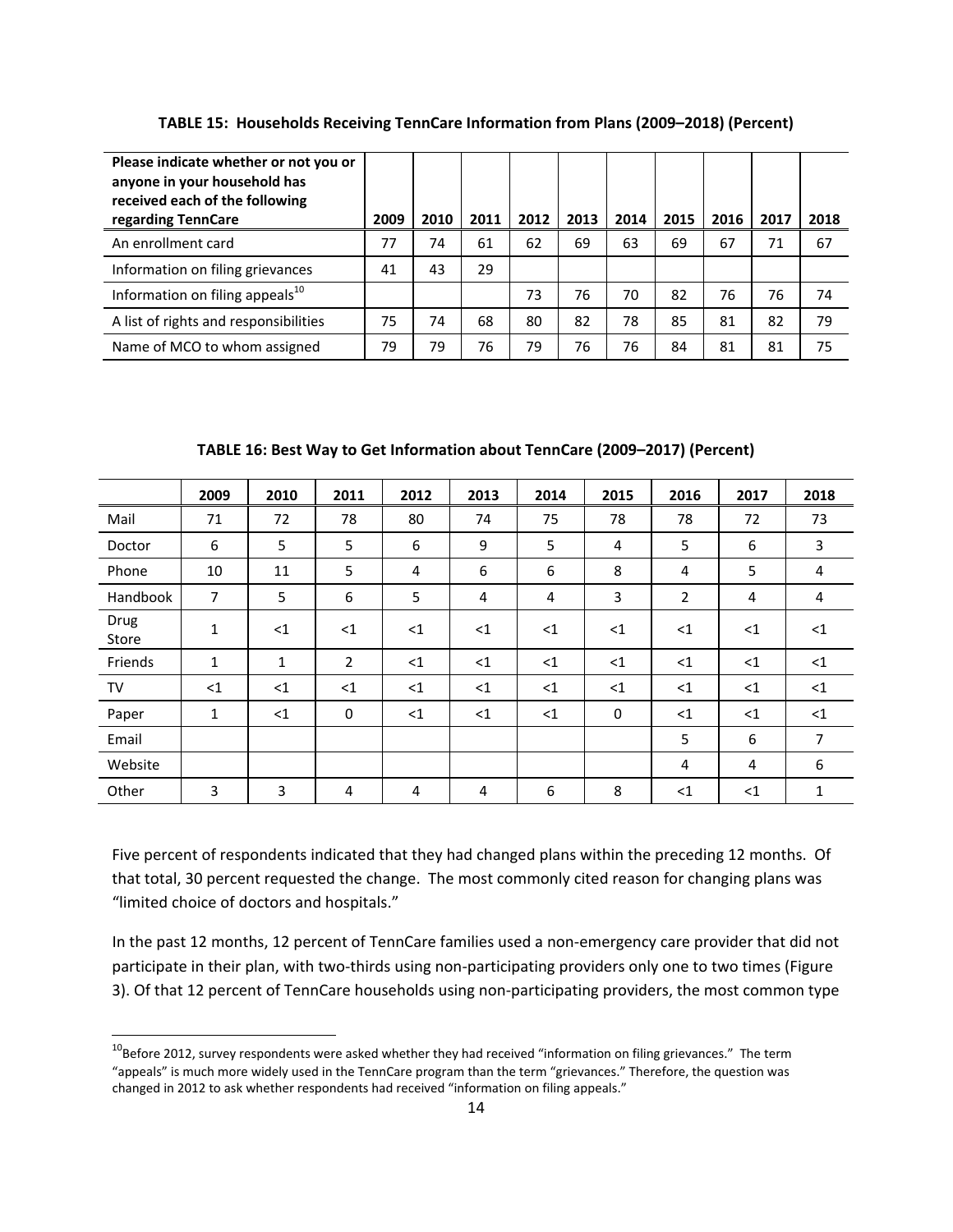of care sought was from a general medical care/family doctor followed by dental care and by eye care (Table 17 and Figure 4). Approximately 3 percent of all TennCare households sought care from a non‐ TennCare provider because the service was not covered under TennCare. Further, less than 2 percent of TennCare households sought care from a non‐TennCare provider because there was not a TennCare provider in the area and approximately one percent because they were dissatisfied with the quality of service from the TennCare provider. Close to half of the respondents (47 percent) reported that TennCare helped them find a provider that participated in the TennCare plan.

#### FIGURE 3: Number of Times Sought Non-Emergency Care at a Non-Participating Provider in Past 12 **Months (Percent)**



#### **TABLE 17: Type of Non‐Emergency Care Sought from a Non‐TennCare Provider (2018) (Percent)**

|                                        | 2018 |
|----------------------------------------|------|
| <b>General Medical Care Specialist</b> | 59   |
| Not Sure                               | 39   |
| <b>Dental Care</b>                     | 37   |
| Eye Care                               | 24   |
| <b>Non-Surgical Specialist</b>         | 13   |
| <b>Surgical Specialist</b>             | 13   |

Respondents could choose more than one type of non-emergency care.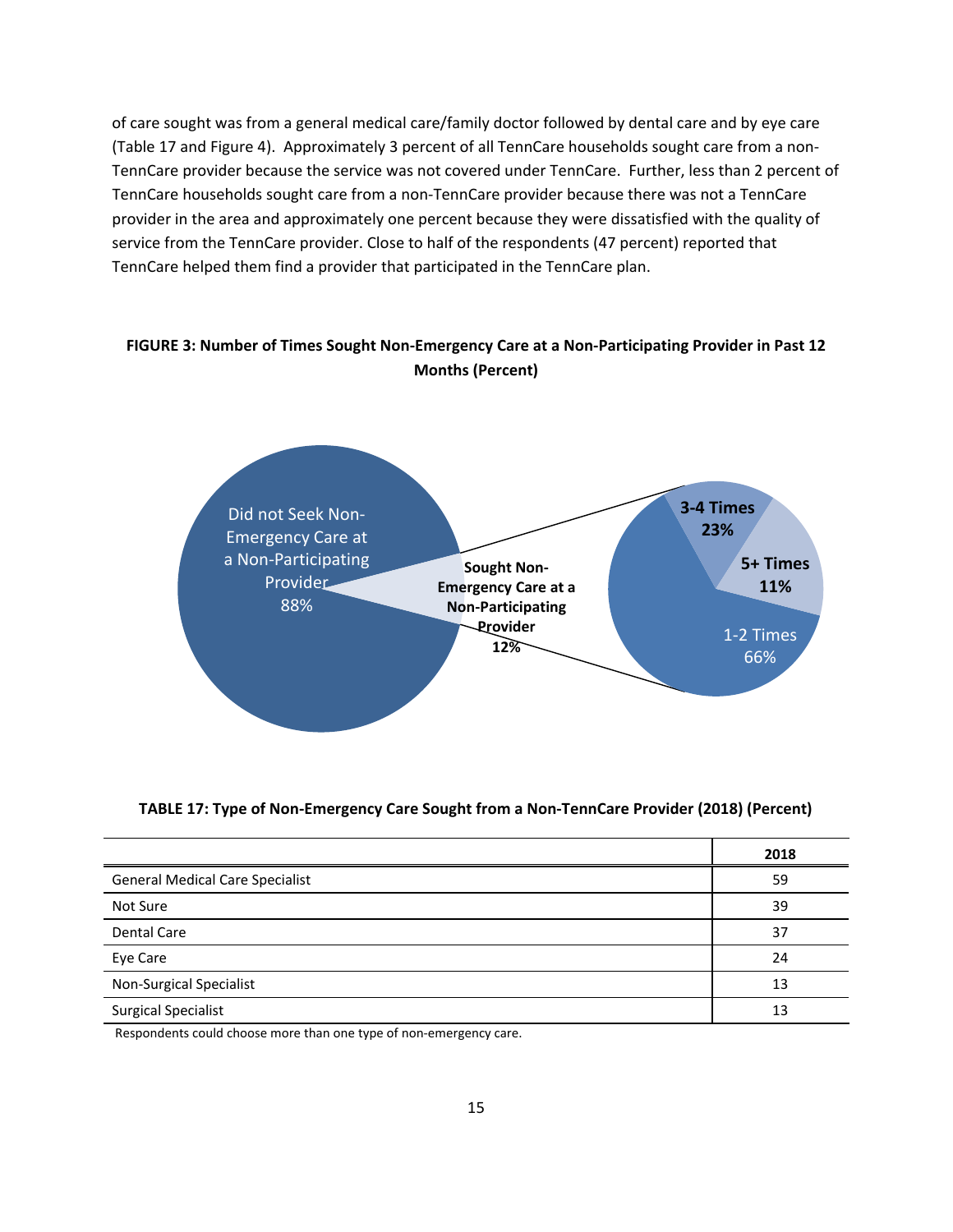

#### **FIGURE 4: Type of Non‐Emergency Care Sought from a Non‐TennCare Provider (2018) (Percent)**